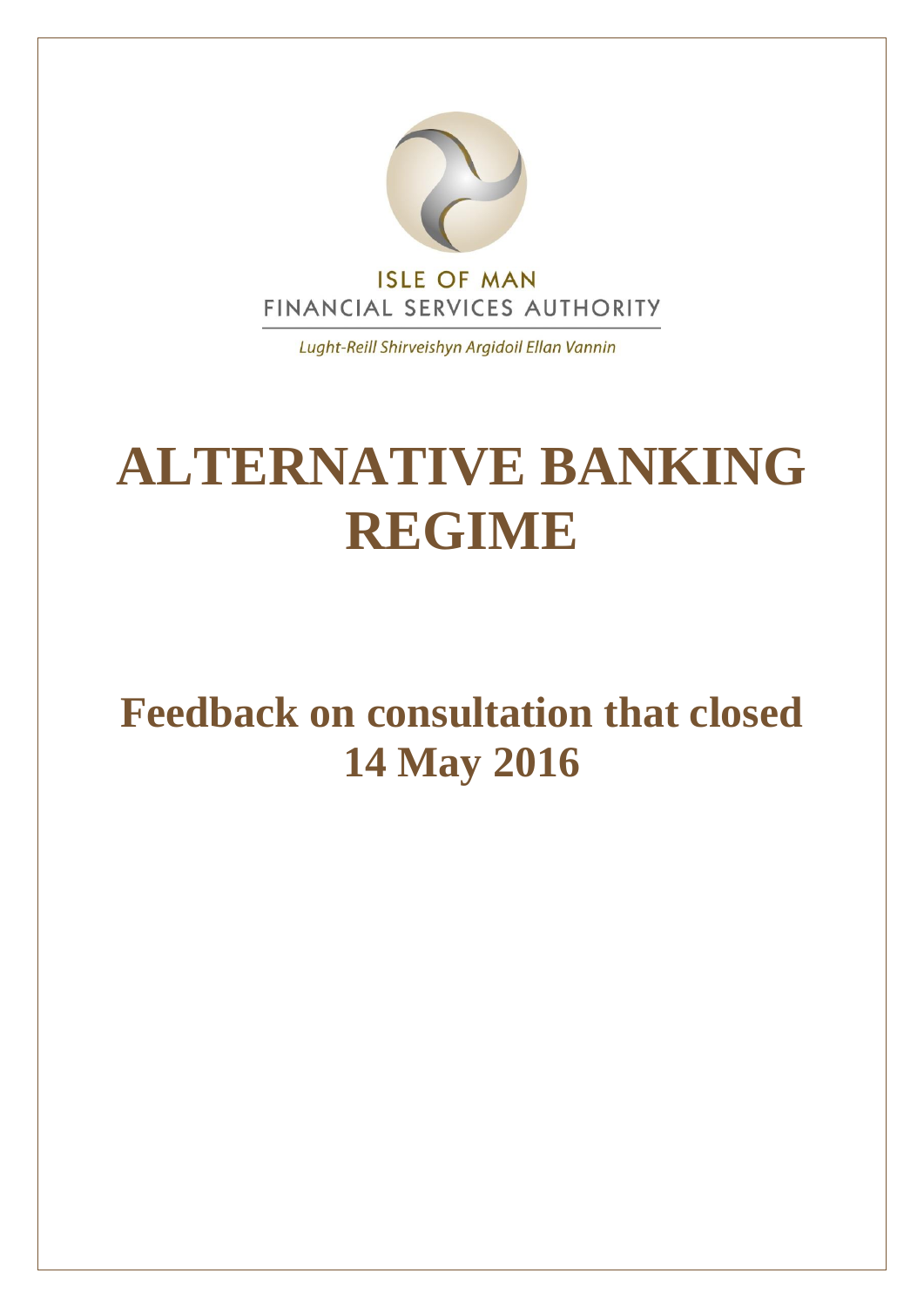

### **FEEDBACK ON CONSULTATION ON DRAFT LEGISLATION – CONSULTATION FROM 31 MARCH 2016 TO 14 MAY 2016**

This document is issued by the Isle of Man Financial Services Authority, the regulatory body for the financial sector in the Isle of Man, to provide feedback on the [consultation document](http://www.iomfsa.im/ConsultationDetail.gov?id=567)  issued on 31 March 2016 and open until 14 May 2016.

The overall proposal is to create three separate Class 1 licence types for:

- (1) retail / non-restricted deposit-takers;
- (2) non-retail / restricted deposit takers; and
- (3) representative offices of foreign banks.

The proposal was initially suggested and consulted on by the Isle of Man Government's Department of Economic Development ('DED') in May 2015. The Authority then issued a [discussion paper](http://www.iomfsa.im/ConsultationDetail.gov?id=557) on outline proposals in January 2016, which received 12 responses that were generally supportive of the proposals. The Authority issued the recent [consultation](http://www.iomfsa.im/ConsultationDetail.gov?id=567)  [document](http://www.iomfsa.im/ConsultationDetail.gov?id=567) to show the detailed proposals, notably draft legislation and licence conditions.

Only one response was received to this consultation and this did not suggest any changes. It is believed the lack of responses is because all interested parties had made their comments in response to either DED's or the Authority's earlier consultation / discussion documents.

Therefore, no changes will be made to the draft legislation as a result of the consultation, (although there will be unrelated changes to the Depositors' Compensation Scheme Regulations and the Financial Services (Exemptions) Regulations). The licence conditions will be changed only to increase clarity in two minor respects. These changes are shown below.

If you have any queries about these propsals, please contact Mrs Susan Woolard, Policy Adviser, on **[susan.woolard@iomfsa.im](mailto:susan.woolard@iomfsa.im)** or 01624 689333.

If you have a query in relation to how this consultation has been carried out, please contact the Authority's Policy and Legal Division by email at [IOMFSAPOLAUTH@gov.im](mailto:IOMFSAPOLAUTH@gov.im) or by telephone on +44 (0) 1624 646000.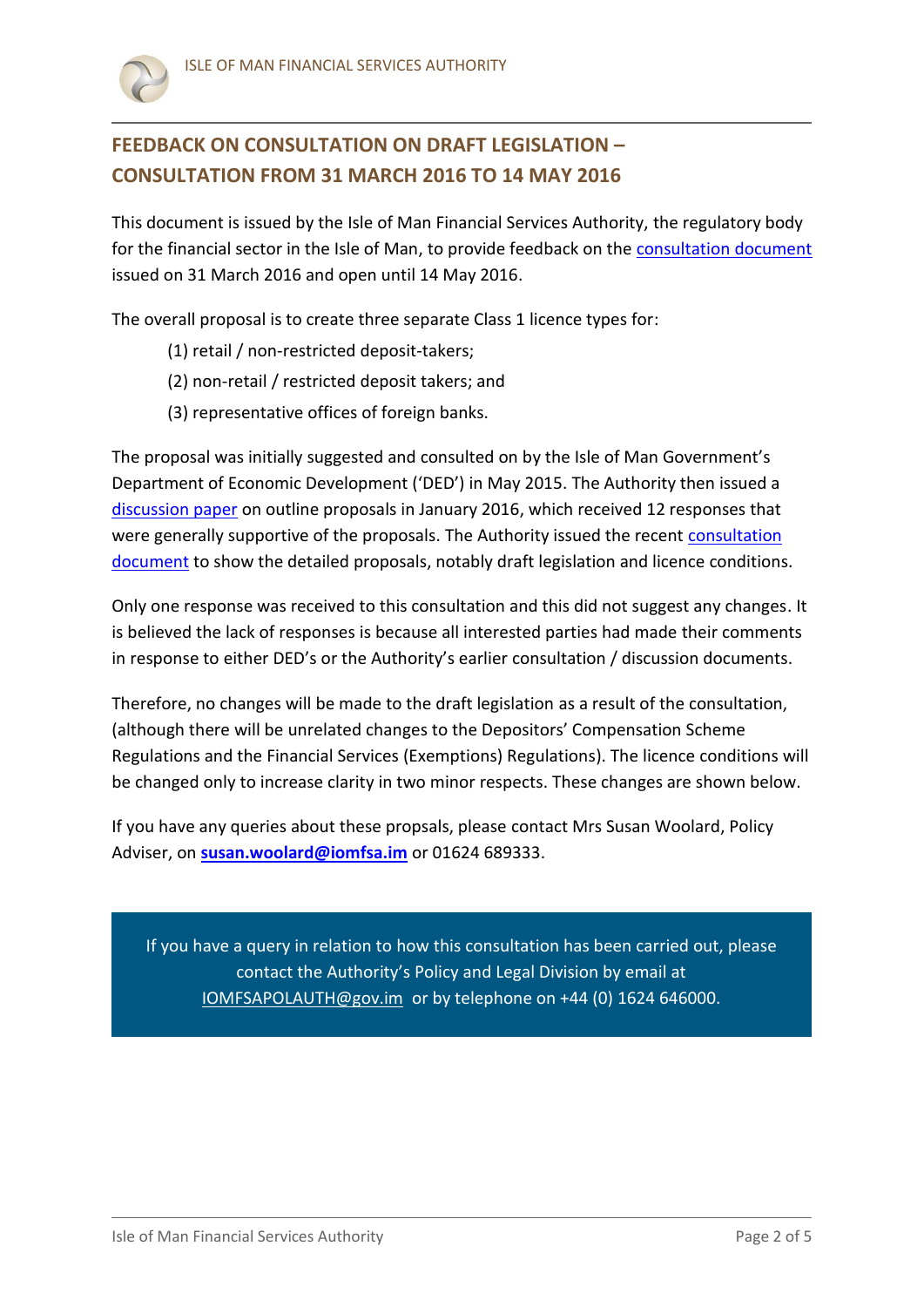### **DRAFT LEGISLATION AND LICENCE CONDITIONS – CHANGES RESULTING FROM THE CONSULTATION**

#### **Regulated Activities (Amendment) (Class 1 – Deposit-Taking) Order 2016<sup>1</sup>**

The changes to the Regulated Activities Order 2011 will split the existing Class 1 regulated activity into Class 1(1), Class 1(2) and Class 1(3).

#### **Legislation unchanged from consultation version.**

#### **Financial Services (Exemptions) (Amendment) (Class 1 – Deposit-Taking) Regulations 2016<sup>2</sup> ;**

The changes to the Financial Services (Exemptions) Regulations 2011 will replace 'Class 1' with sub-classes 1(1) and 1(2).

**Legislation unchanged from consultation version except for an unrelated amendment that extends to subsidiaries of charities an exemption from Class 4 licensing. Please see Appendix for revised Financial Services (Exemptions) (Amendment) (Class 1 – Deposit-Taking) Regulations 2016.**

#### **Financial Services (Fees) (Amendment) (Class 1 – Deposit-Taking) Order 2016<sup>3</sup>**

The changes to the Financial Services (Fees) Order 2016 will impose the same application and annual fee for Classes 1(1) and 1(2), as well as introducing an application fee of £3,000 and an annual fee of £2,500 for Class 1(3).

#### **Legislation unchanged from consultation version.**

#### **Depositors Compensation Scheme (Amendment) Regulations 2016<sup>4</sup>** .

The changes to the DCS Regulations 2010 will confine the application of the regulations to Class 1(1) licenceholders.

**Legislation unchanged from consultation version except for an unrelated change that updates the Schedule to reflect changes to licenceholders.**

-

<sup>&</sup>lt;sup>1</sup> which amends SD 844/11[: Regulated Activities Order 2011 \(as amended\)](http://www.iomfsa.im/lib/docs/iomfsa/consultations/regulatedactivitiesorder2011.pdf)

<sup>&</sup>lt;sup>2</sup> which amend SD 885/11: Financial Services (Exemptions) Regulations 2011 (as amended)

<sup>&</sup>lt;sup>3</sup> which amends SD 2016/0098: Financial Services (Fees) Order 2016

<sup>4</sup> which amend SD 683/10[: Depositors' Compensation Scheme Regulations 2010 \(as amended\)](http://www.iomfsa.im/lib/docs/iomfsa/depositorscompensationschemeregu.pdf)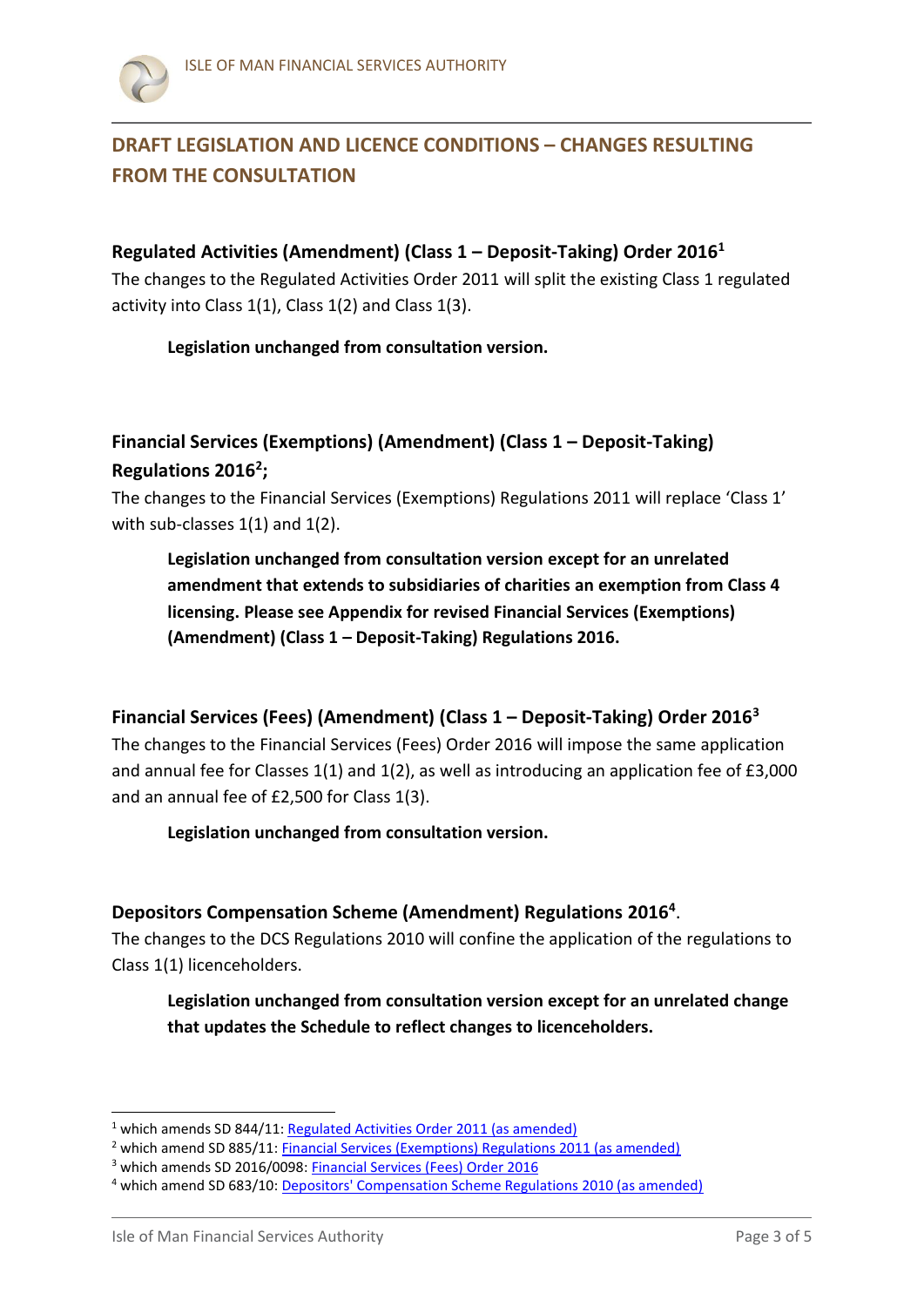

#### **Financial Services Rule Book 2013<sup>5</sup> and licence conditions**

*Class 1(1):* Class 1(1) licenceholders will be subject to the same rules as those that apply to Class 1. **Legislation unchanged from consultation version.**

*Class 1(2):* Some rules will be modified and some licence conditions will be imposed for Class 1(2) licenceholders. **Legislation unchanged from consultation version.**

*Class 1(3):* No existing rules will apply, but licence conditions will be imposed on Class 1(3) licenceholders. **A few minor clarifications have been made as a result of the consultation, as indicated below**:

#### **1(3)(A)** *Permitted activities*

... (2) A licenceholder's activities and registered office place of business in the Isle of Man must be separate from those of any other licenceholder.

#### **1(3)(E)** *Main Representative*

- (1) A licenceholder must have a Main Representative who must  $-$ 
	- (a) be an employee of the licenceholder;
	- (b) be a key person; and
	- (b) not be an employee or director of any other licenceholder.
- (2) A licenceholder must notify the Authority
	- (a) at least 20 business days in advance of the appointment or intended appointment of a Main Representative;
	- (b) within 10 business days of the departure or intended departure from office of the Main Representative, giving reasons for his departure;
	- (c) at least 20 business days in advance of a change to the address and contact numbers of the registered office place of business in the Isle of Man, or of its intention to close the representative office;

#### **NEXT STEPS**

-

The Authority intends to present the legislation to Tynwald for approval before the 2016 summer recess and for it to come into operation this summer.

<sup>&</sup>lt;sup>5</sup> SD 372/2013: **Financial Services Rule Book 2013 (as amended)**